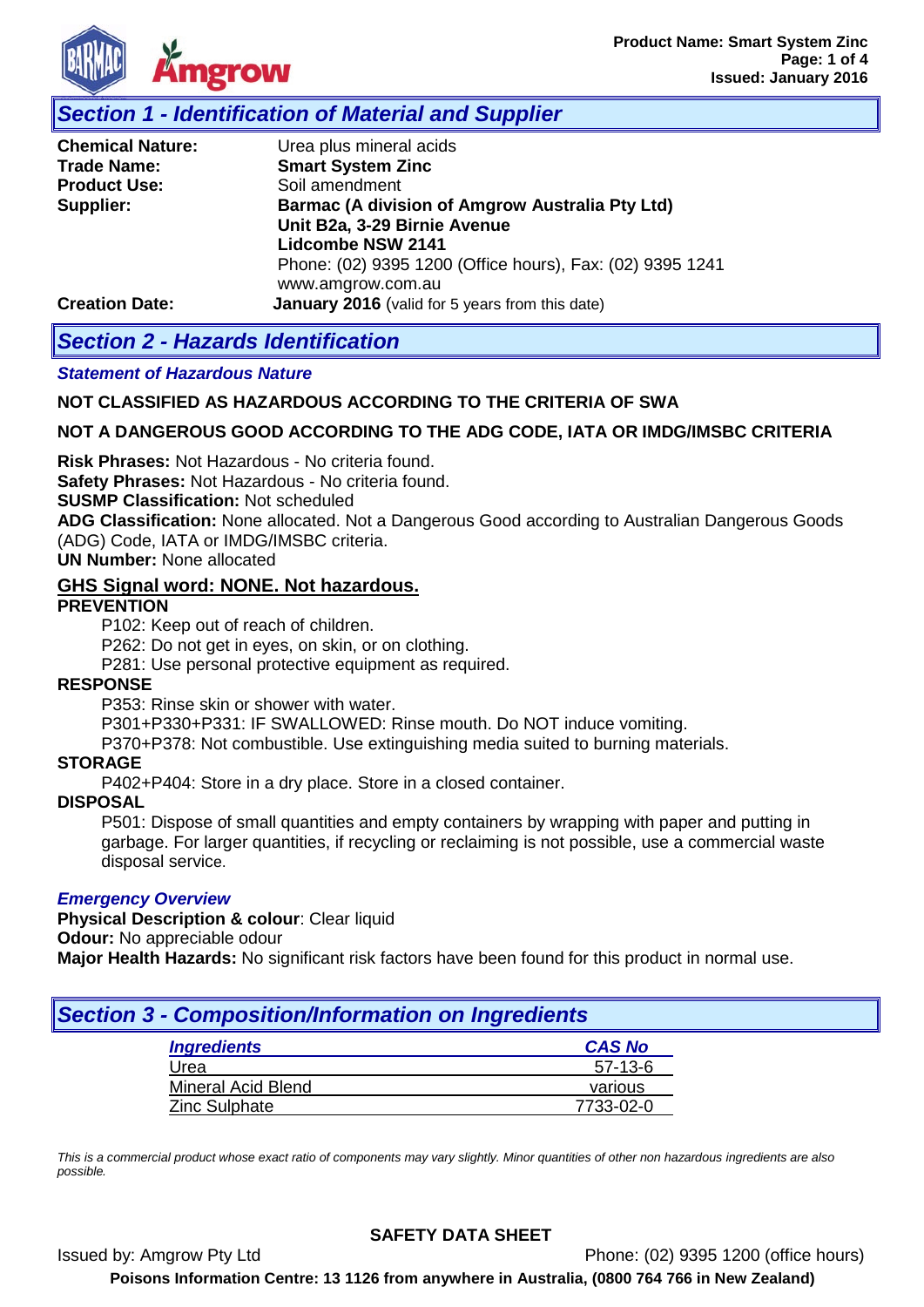

# *Section 4 - First Aid Measures*

**General Information:** You should call The Poisons Information Centre if you feel that you may have been poisoned, burned or irritated by this product. The number is 13 1126 from anywhere in Australia (0800 764 766 in New Zealand) and is available at all times. Have this SDS with you when you call.

**Inhalation:** Mists may be irritating to the respiratory tract. However, if inhalation has occurred, and irritation has developed, remove to fresh air and observe until recovered. If irritation becomes painful or persists more than about 30 minutes, seek medical advice.

**Skin Contact:** Wash immediately with soap and water. Launder clothes before re-use

**Eye Contact:** Flush contaminated eye(s) with lukewarm, gently flowing water for 5 minutes or until the product is removed. Obtain medical advice if irritation becomes painful or lasts more than a few minutes.

**Ingestion:** If product is swallowed or gets in mouth, do NOT induce vomiting; wash mouth with water and give some water to drink. If symptoms develop, or if in doubt contact a Poisons Information Centre or doctor.

# *Section 5 - Fire Fighting Measures*

**Fire and Explosion Hazards**: There is no risk of an explosion from this product under normal circumstances if it is involved in a fire.

Fire decomposition products from this product maybe toxic and are likely to be irritating if inhaled.

**Extinguishing Media:** Not combustible. Use extinguishing media suited to burning materials.

**Fire Fighting:** If a significant quantity of this product is involved in a fire, call the fire brigade.

**Flash point:** Does not burn.

**Upper Flammability Limit:** Does not burn.

**Lower Flammability Limit:** Does not burn.

**Auto ignition temperature:** Not applicable - does not burn.

**Flammability Class:** 

### *Section 6 - Accidental Release Measures*

*Accidental release:* For minor spills, clean up, rinsing to sewer and put empty container in garbage. Although no special protective clothing is normally necessary because of occasional minor contact with this product, it is good practice to wear impermeable gloves when handling chemical products. In the event of a major spill, prevent spillage from entering drains or water courses and call emergency services. This material may be suitable for approved landfill.

# *Section 7 - Handling and Storage*

*Handling:* Before use carefully read the product label. Use of safe work practices are recommended to avoid eye or skin contact and inhalation. Observe good personal hygiene, including washing hands before eating. Prohibit eating, drinking and smoking in contaminated areas.

**Storage:** Store in cool, dry area removed from foodstuffs. Ensure containers are labelled, protected from physical damage and sealed when not in use. Do not allow to come into contact with water either from rain, condensation or the surface on which it is stored. Product is hygroscopic

# *Section 8 - Exposure Controls and Personal Protection*

# *Exposure Limits TWA (mg/mP3P) STEL (mg/mP3P) ADI (mg/Kg/day) NOEL (mg/Kg/day*

*Exposure limits have not been set by SWA for any ingredients in product. The TWA exposure value is the average airborne concentration of a particular substance when calculated over a normal 8 hour working day for a 5 day working week. There is a blanket limit of 10mg/m3 for dusts or mists when limits have not otherwise been established. The STEL (Short Term Exposure Limit) is an exposure value that should not be exceeded for more than 15 minutes and should not be repeated for more than 4 times per day. There should be at least 60 minutes between successive exposures at the STEL. The term "peak "is used when the TWA limit, because of the rapid action of the substance, should never be exceeded,even briefly. ADI means Acceptable Daily Intake and NOEL means No-observable-effect-level. Values taken from Australian ADI List, 31<sup>st</sup> March 2012* 

#### *Personal Protection*

The following Australian Standards will provide general advice regarding safety clothing and equipment: Respiratory equipment: **AS/NZS 1715**, Protective Gloves: **AS 2161**, Industrial Clothing: **AS2919**, Industrial Eye Protection: **AS1336** and **AS/NZS 1337**, Occupational Protective Footwear: **AS/NZS2210**.

### **SAFETY DATA SHEET**

Issued by: Amgrow Pty Ltd Phone: (02) 9395 1200 (office hours) **Poisons Information Centre: 13 1126 from anywhere in Australia, (0800 764 766 in New Zealand)**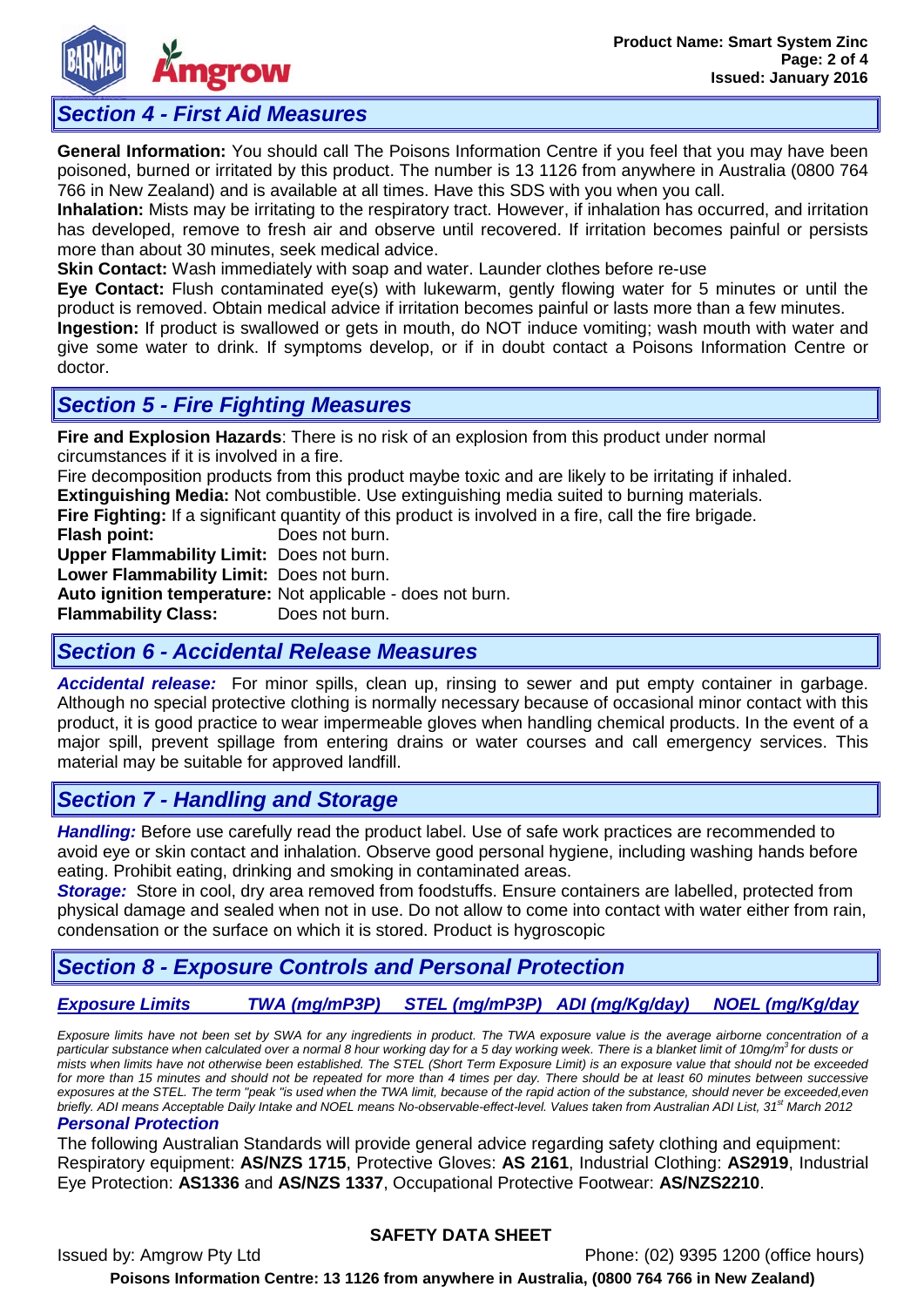



No special equipment is usually needed when occasionally handling small

quantities. The following instructions are for bulk handling or where regular exposure in an occupational setting occurs without proper containment systems.

**Ventilation:** Avoid high mist concentration and provide local exhaust ventilation where necessary.

**Eye Protection:** Eye protection such as protective glasses or goggles is recommended.

**Skin Protection:** Wear gloves or gauntlets and long sleeves when using this product to protect against skin irritation

**Respirator:** Use P2 type canister respirator where high concentrations of airborne dust is present Provision of eye wash facilities and safety shower recommended.

Wash hands before eating, drinking, smoking or going to toilet, launder protective clothing before re-use.

## *Section 9 - Physical and Chemical Properties:*

| <b>Physical Description &amp; colour:</b> | Clear aqueous solution                     |
|-------------------------------------------|--------------------------------------------|
| Odour:                                    | No appreciable odour.                      |
| <b>Boiling Point:</b>                     | $100^{\circ}$ C approx                     |
| <b>Freezing/Melting Point:</b>            | $0^{\circ}$ C approx                       |
| <b>Volatiles:</b>                         | approx 28%                                 |
| <b>Vapour Pressure:</b>                   | Not relevant                               |
| <b>Vapour Density:</b>                    | Not relevant                               |
| Density:                                  | 1.34-1.41 $g/cm3$                          |
| <b>Water Solubility:</b>                  | Soluble                                    |
| pH:                                       | approx 4                                   |
| <b>Volatility:</b>                        | Negligible at normal ambient temperatures. |
| <b>Odour Threshold:</b>                   | No data.                                   |
| <b>Evaporation Rate:</b>                  | Not relevant.                              |
| <b>Coeff Oil/water Distribution:</b>      | No data                                    |
| <b>Viscosity:</b>                         | Not relevant.                              |
| Auto ignition temp:                       | No data                                    |

# *Section 10 - Stability and Reactivity*

**Reactivity**: Stable and non-reactive under normal conditions, however will react with strong alkalis **Conditions to Avoid:** Heat, Flames

**Incompatibilities:** strong alkaline substances, reducing agents **Fire Decomposition Products:** Toxic fumes may evolve

**Polymerisation:** This product is unlikely to undergo polymerisation processes.

### *Section 11 - Toxicological Information*

**Target Organs:** There is no data to hand indicating any particular target organs.

#### *Potential Health Effects*

**Inhalation:** Product is irritating if inhaled

**Skin Contact:** Product is irritating to skin.

**Eye Contact:** This product will irritate eyes.

**Ingestion:** Significant oral exposure is considered to be unlikely. This product, while believed to be not harmful, is likely to cause headache and gastric disturbance such as nausea and vomiting if ingested in significant quantities. However, this product may be irritating to mucous membranes.

#### **Carcinogen Status:**

**SWA:** No significant ingredient is classified as carcinogenic by SWA.

**NTP:** No significant ingredient is classified as carcinogenic by NTP.

**IARC:** No significant ingredient is classified as carcinogenic by IARC.

#### *Classification of Hazardous Ingredients*

Ingredient **Risk Phrases** 

No ingredient mentioned in the HSIS Database is present in this product at hazardous concentrations.

### **SAFETY DATA SHEET**

Issued by: Amgrow Pty Ltd Phone: (02) 9395 1200 (office hours) **Poisons Information Centre: 13 1126 from anywhere in Australia, (0800 764 766 in New Zealand)**